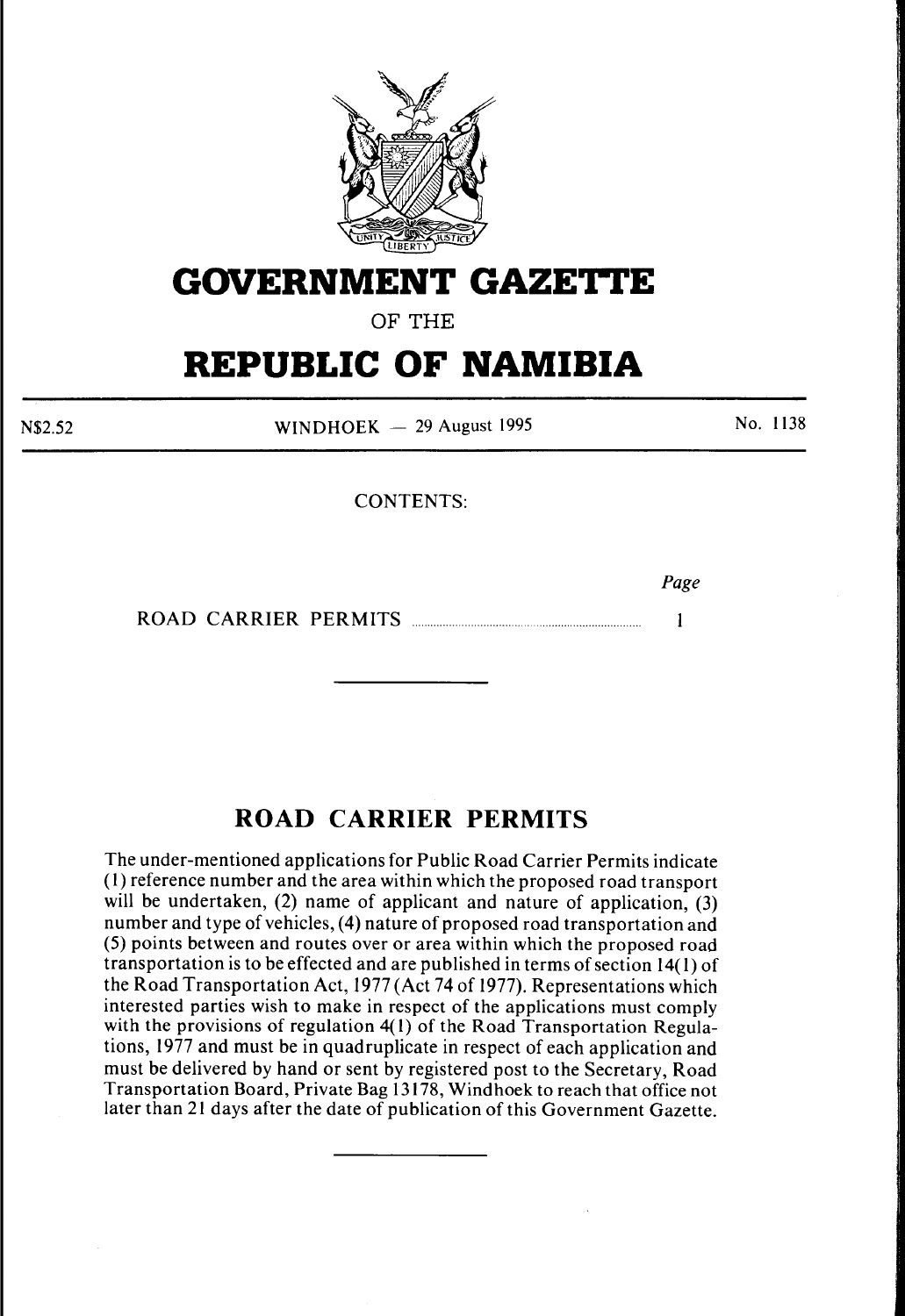- (1) 07/02/95 940P2480
- (2) **KAUIHEJA A., WINDHOEK** New application.<br>(3) Motor car to be acquired 5 Persons
- $(3)$  Motor car
- (4) (a) Taxi-passengers and their personal luggage.
- (5) (a) (i) Within Windhoek municipal area.
- (1) 07/02/95 940P2481
- (2) STRAUSS F.S., WINDHOEK New application.<br>
(3) N 41722 W Datsun motor car 5 Persons
- Datsun motor car 5 Persons
- (4) (a) Taxi-passengers and their personal luggage.
- (5) (a) (i) Within Windhoek municipal area.
- (1) 07/02/95 940P2483
- (2) NDYAMBULA A., SWAKOPMUND  $-$  New application.
- (3) Motor car to be acquired 5 Persons
- (4) (a) Taxi-passengers and their personal luggage.
- (5) (a) (i) Within Swakopmund municipal area.
- (1) 07/02/95 940P2484
- (2) GEIKHOEBEB S., USAKOS New application.<br>  $(3)$  N 4934 S Mini-bus 15 Person
- (3) N 4934 S Mini-bus 15 Persons
- (4) (a) Taxi-passengers and their personal luggage.
- (5) (a) (i) Within Usakos magisterial district.
- (1) 08/02/95 940P2485
- (2) MWINGA K.M., OSHAKATI  $-$  Replacement of N 5449 SH five seater motor car.
- (3) N 3732 SH Mazda motor car 5 Persons
- (4) (a) Taxi-passengers and their personal luggage.
- (5) (a) (i) Within Owambo.
- (1) 08/02/95 940P2486
- $(2)$  MWINGA K.M., OSHAKATI Transfer of OP 13383 from Northern Namibia Bus & Taxi Ass. (Pty) Ltd.<br>(3) N 5449 SH Toyota motor c
- Toyota motor car 5 Persons
- (4) (a) Taxi-passengers and their personal luggage.
- (5) (a) (i) Within Owambo.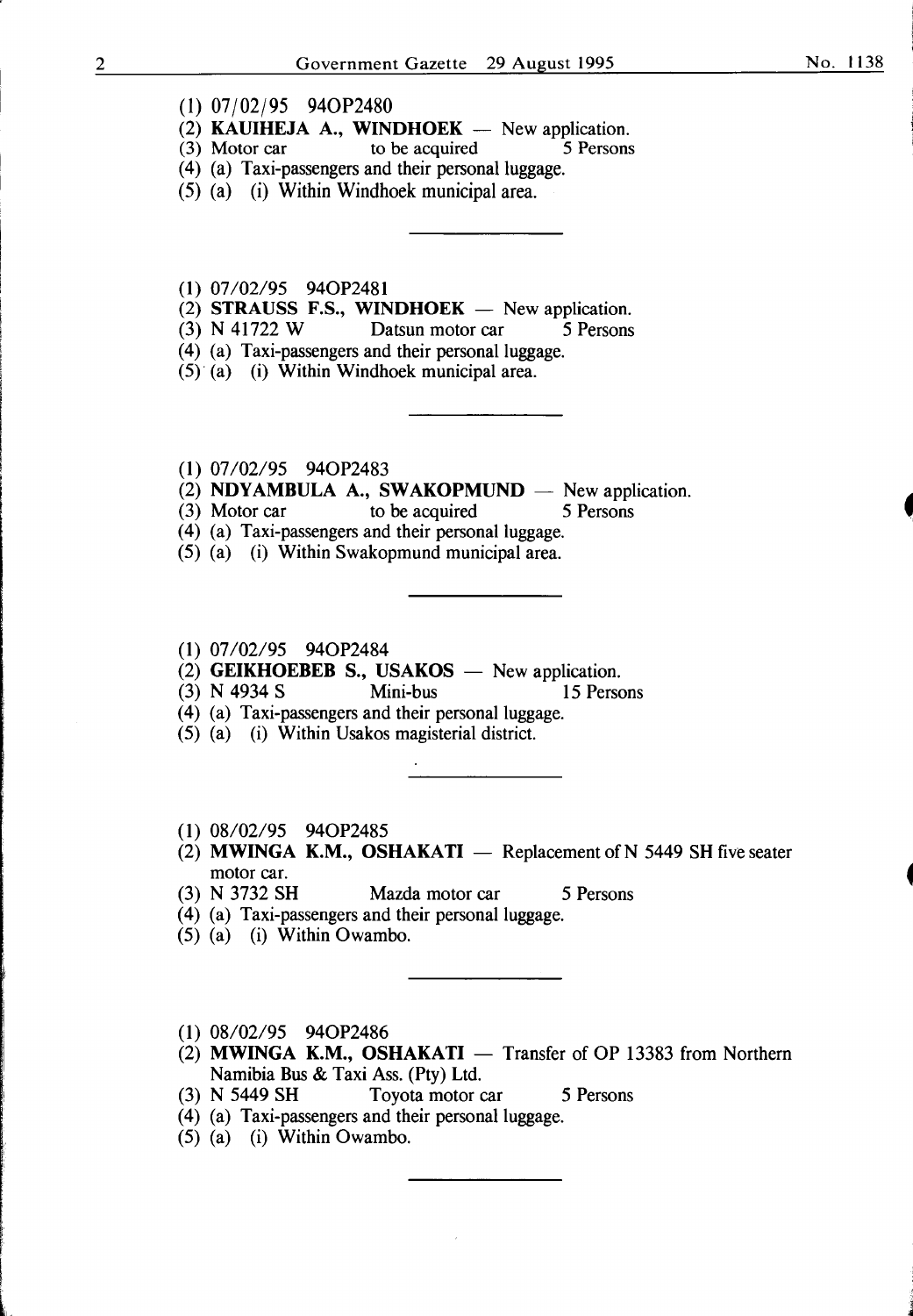- (1) 08/02/95 940P2487
- (2) EELU N., WINDHOEK New application.<br>
(3) N 70398 W Mazda motor car 5 Persons
- $(3)$  N 70398 W
- (4) (a) Taxi-passengers and their personal luggage.
- (5) (a) (i) Within Windhoek municipal area.
- (1) 08/02/95 940P2489
- (2) APPEL J., WINDHOEK  $-$  New application.<br>(3) N 38985 W Ford Laser motor car 5 Persons
- $(3)$  N 38985 W Ford Laser motor car
- (4) (a) Taxi-passengers and their personal luggage.
- (5) (a) (i) Within Windhoek municipal area.
- (1) 08/02/95 940P2491
- (2) SIMONE M.K., OSHAKATI -- New application.<br>(3) N 7794 SH Toyota motor car 5 Persons
- $(3)$  N 7794 SH Toyota motor car 5 Persons<br>Motor car to be acquired 5 Persons Motor car to be acquired
- (4) (a) Taxi-passengers and their personal luggage.
- (5) (a) (i) From Oshakati to Ondangwa via Ongwediva and return.
- (1) 08/02/95 940P2492
- $\overrightarrow{2}$  KAMBAUSUKA E.R., OKAHANDJA New application.<br>(3) Motor car to be acquired 9 Persons
- $(3)$  Motor car to be acquired
- (4) (a) Taxi-passengers and their personal luggage.
- (5) (a) (i) Within Okahandja municipal area.
- (1) 09/02/95 940P2493
- (2) SHIHUMBU T., WINDHOEK New application.<br>(3) N 57725 W Tovota motor car 5 Persons
- (3) N 57725 W Toyota motor car
- (4) (a) Taxi-passengers and their personal luggage.
- (5) (a) (i) Within Windhoek municipal area.
- (1) 09/02/95 940P2496
- (2) KANTENE K., WINDHOEK New application.<br>
(3) Motor car to be acquired 5 Persons
- $(3)$  Motor car to be acquired
- (4) (a) Taxi-passengers and their personal luggage.
- (5) (a) (i) Within Windhoek municipal area.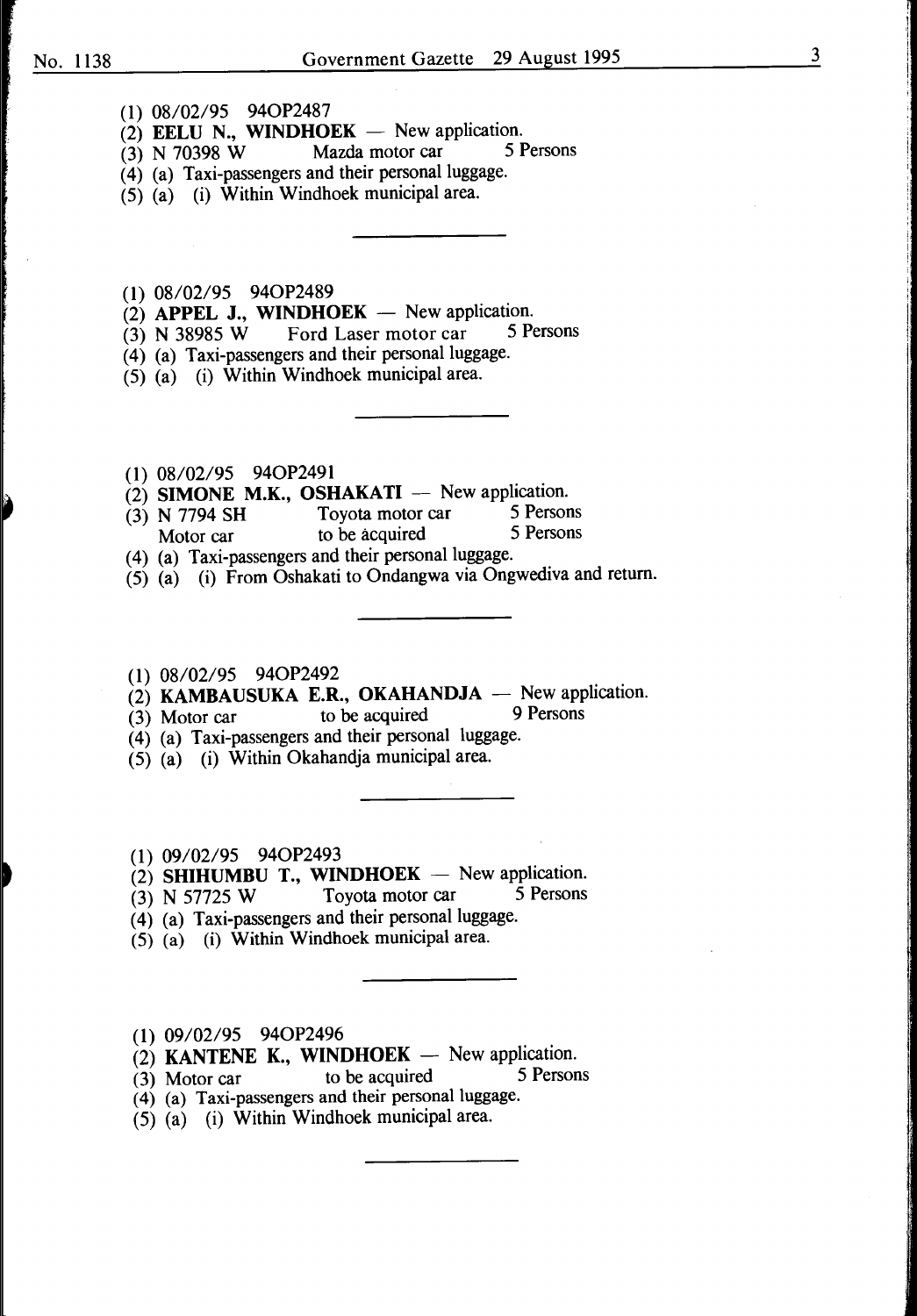1

1 **International** 

- (1) 09/02/95 940P2497
- (2) **EMBUMBULU E., WINDHOEK** New application.<br>(3) Motor car to be acquired 5 Persons
- $(3)$  Motor car to be acquired
- ( 4) (a) Taxi-passengers and their personal luggage.
- (5) (a) (i) Within Windhoek municipal area.
- (1) 09/02/95 940P2498
- (2) GOAGOSEB A., WINDHOEK  $-$  Replacement of N 6765 W five seater motor car.<br>(3) N 53234 W
- Toyota motor car 5 Persons
- (4) (a) Taxi-passengers and their personal luggage.
- (5) (a) (i) Within Windhoek municipal area.
- (1) 09/02/95 940P2499
- (2) GOAGOSEB A., WINDHOEK  $-$  Transfer of OP 9201 from Goagoseb N.
- (3) N 6765 W Toyota motor car 5 Persons
- (4) (a) Taxi-passengers and their personal luggage.
- (5) (a) (i) Within Windhoek municipal area.
- (1) 09/02/95 940P2502
- (2) THE TRANSFER COMPANY, WINDHOEK New application.<br>(3) N 55249 W Tovota LDV mini-bus 10 Persons
- Toyota LDV mini-bus 10 Persons
- ( 4) (a) Tourists and their personal effects.
- (5) (a) (i) From Windhoek airport and/or Eros airport to places situated within Namibia and return.
- (1) 09/02/95 940P2503
- (2) AKWIININI K.M. WINDHOEK New application.<br>(3) N 47407 W Tovota motor car 5 Persons
	- Toyota motor car 5 Persons
- (4) (a) Taxi-passengers and their personal luggage.
- (5) (a) (i) Within Windhoek municipal area.
- (1) !0/02/95 940P2504
- (2) ADAMS L.D.D., WINDHOEK  $-$  Replacement of N 30757 W five seater motor car.
- (3) N 46825 W Toyota motor car 5 Persons
- (4) (a) Taxi-passengers and their personal luggage.
- (5) (a) (i) Within Windhoek municipal area.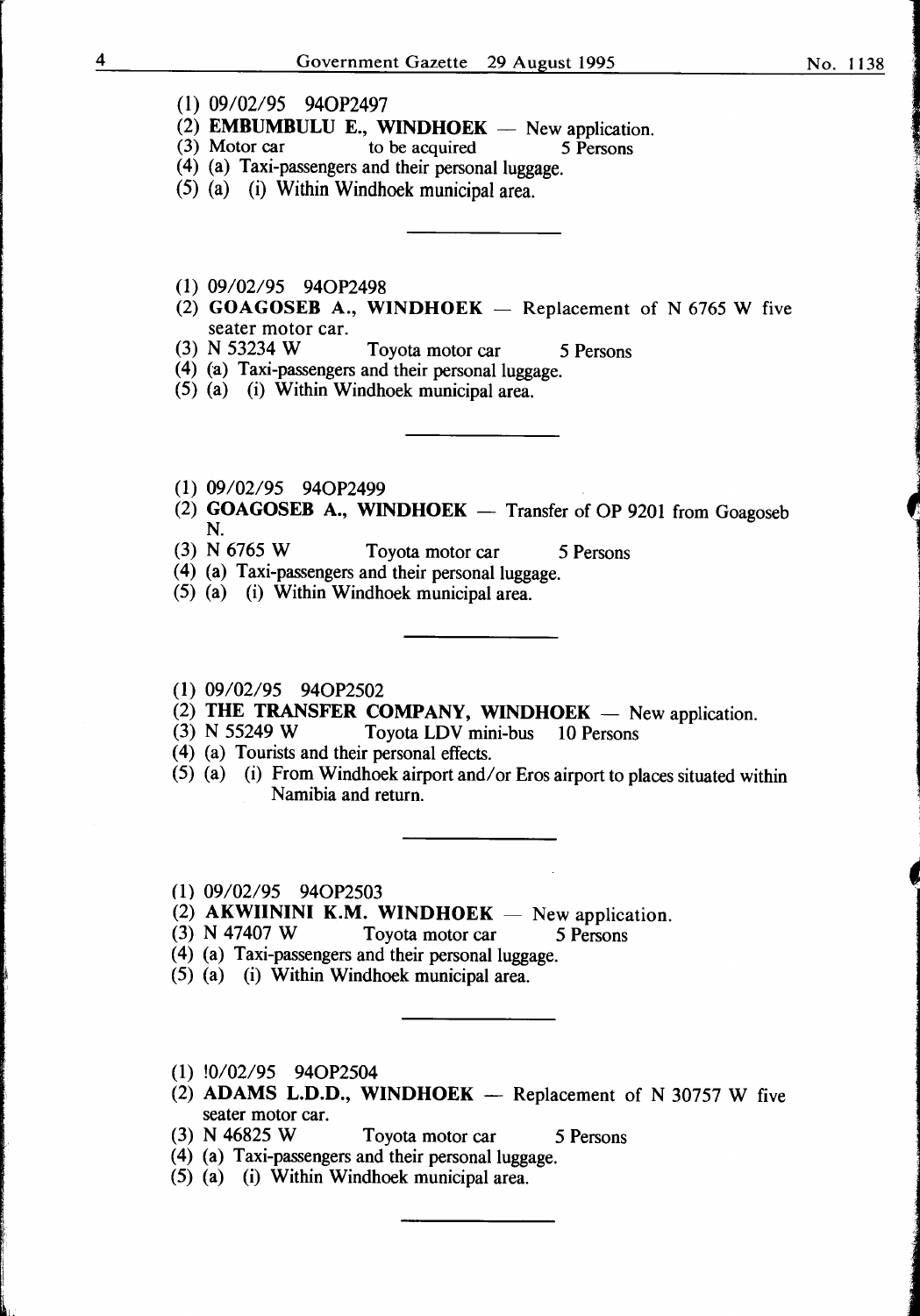- (1) 10/02/95 940P2505
- (2) ADAMS L.D.D., WINDHOEK  $-$  Transfer of OP 12154 from Diergaardt E.H.<br>(3) N 30757 W
- Datsun motor car 5 Persons
- (4) (a) Taxi-passengers and their personal luggage.
- (5) (a) (i) Within Windhoek municipal area.
- (1) 10/02/95 940P2506
- (2) WILLEMSE R.N., WINDHOEK  $-$  Replacement of N 51257 W five seater motor car.<br>(3)  $N$  44789 W
- Mazda motor car 5 Persons
- (4) (a) Taxi-passengers and their personal luggage.
- (5) (a) (i) Within Windhoek municipal area.
- (1) 10/02/95 940P2507
- (2) WILLEMSE R.N., WINDHOEK  $-$  Transfer of OP 11228 from Kahitu
- $J.$ <br>(3) N 51257 W Volkswagen motor car 5 Persons
- (4) (a) Taxi-passengers and their personal luggage.
- (5) (a) (i) Within Windhoek municipal area.
- (1) 10/02/95 940P2509
- (2) NYEMUAYA N.L., WALVIS BAY  $-$  New application.<br>(3) N 2872 WB Nissan motor car 5 Persons
- $(3)$  N 2872 WB
- (4) (a) Taxi-passengers and their personal luggage.
- (5) (a) (i) Within the municipal area of Walvis Bay.
- (1) 10/02/95 940P2510
- (2) NDANGO A.S., WINDHOEK New application.<br>(3) N 66844 W Audi motor car 5 Persons
- (3) N 66844 W Audi motor car 5 Persons<br>
N 35331 W Audi motor car 5 Persons N 35331 W Audi motor car
- (4) (a) Taxi-passengers and their personal luggage.
- $(5)$   $(a)$   $(i)$  Within Windhoek municipal area.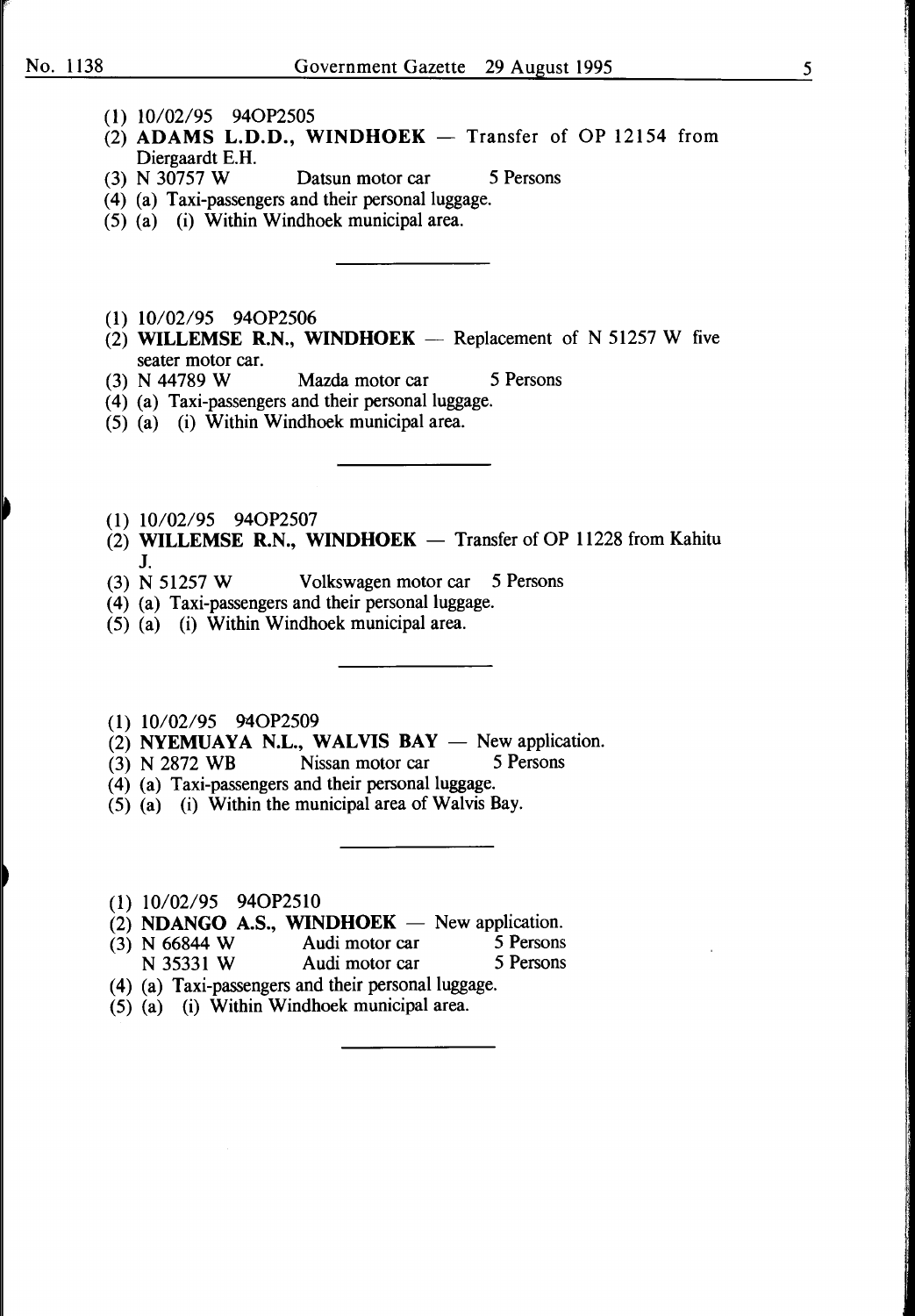No. 1138

- (1) 10/02/95 94OP2515
- $(2)$  HENDRICKS J.I. AND STOFFEL D.C., WINDHOEK Replacement of N 52131 W five seater motor car.
- (3) N 25406 W Toyota motor car 5 Persons
- (4) (a) Taxi-passengers and their personal luggage.
- (5) (a) (i) Within Windhoek municipal area.
- (1) 10/02/95 940P2516
- $(2)$  HENDRICKS J.I. AND STOFFELS D.C., WINDHOEK Transfer
- of OP 19309 from Hendricks J.I.<br>(3) N 52131 W Volkswagen Volkswagen motor car 5 Persons<br>Tovota motor car 5 Persons N 25406 W Toyota motor car
- (4) (a) Taxi-passengers and their personal luggage.
- (5) (a) (i) Within Windhoek municipal area.
- (1) 13/02/95 940P2517
- (2) MURANDA K., LUDERITZ  $-$  New application.<br>(3) N 693 L (Opel motor car 5 Persons)
- $(3)$  N 693 L Opel motor car
- (4) (a) Taxi-passengers and their personal luggage.
- (5) (a) (i) Within Liideritz municipal area.
- (1) 13/02/95 940P2520
- (2) DA CUNHA I.S., WINDHOEK  $-$  New application.<br>(3) Motor car to be acquired 5 Persons
- $(3)$  Motor car to be acquired
- (4) (a) Taxi-passengers and their personal luggage.
- (5) (a) (i) Within Windhoek municipal area.
- (1) 13/02/95 940P2521
- (2) MAJIEDT I., WINDHOEK  $-$  New application.
- (3) N 4960 W Mazda motor car 5 Persons
- (4) (a) Taxi-passengers and their personal luggage.
- (5) (a) (i) Within Windhoek municipal area.
- (1) 13/02/95 940P2523
- $(2)$  TITUS A., WINDHOEK New application.
- (3) N 49765 W Toyota motor car 5 Persons
- (4) (a) Taxi-passengers and their personal luggage.
- (5) (a) (i) Within Owambo.

J.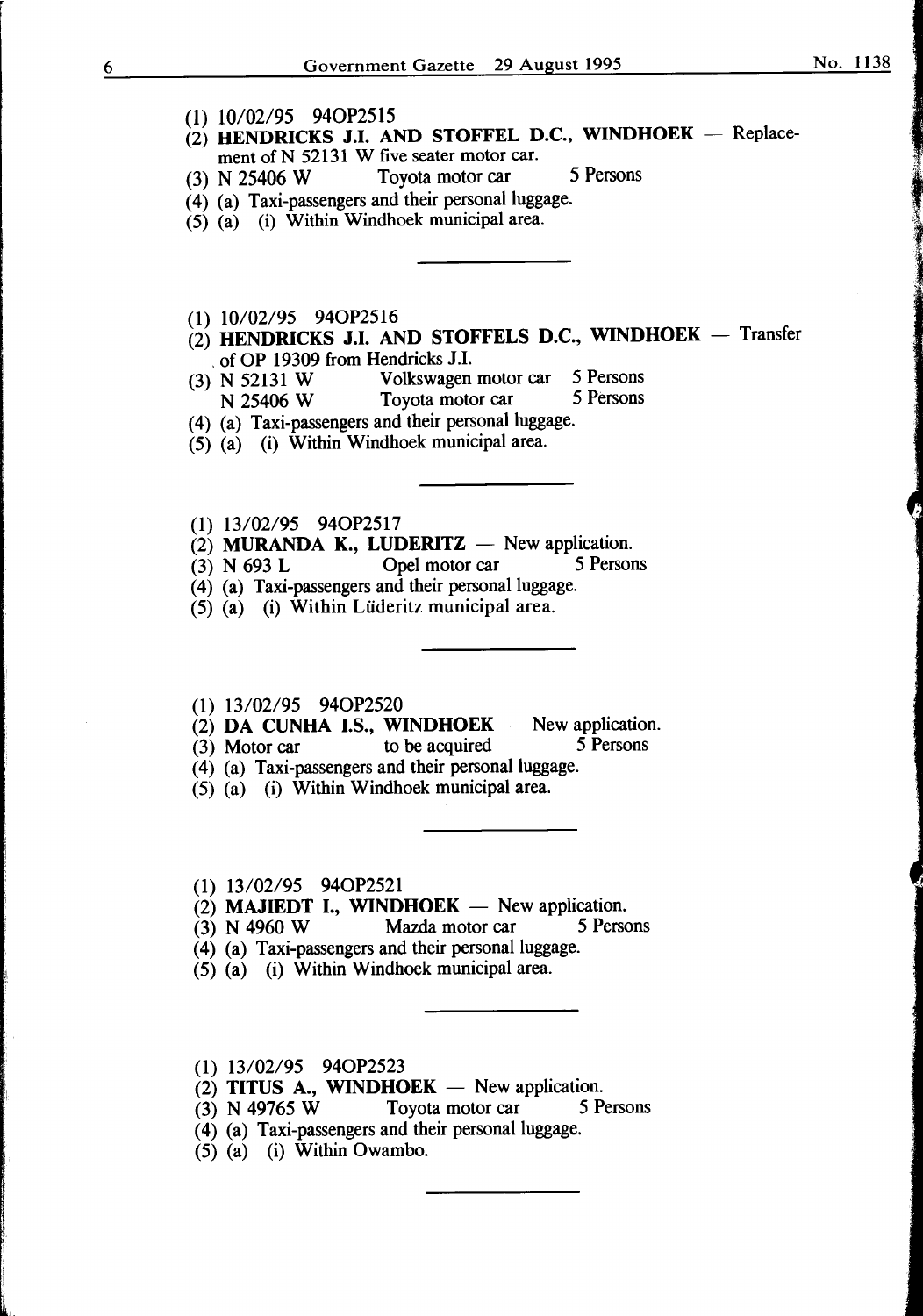- (1) 13/02/95 940P2526
- (2) NUUSIKU A.T., WINDHOEK New application.<br>(3) Motor car to be acquired 5 Persons
- $(3)$  Motor car
- (4) (a) Taxi-passengers and their personal luggage.
- (5) (a) (i) Within Windhoek municipal area.
- (1) 14/02/95 940P2527
- $(2)$  KAMMAUDO R., GOBABIS  $-$  New application.
- (3) Motor car to be acquired  $\overline{\phantom{a}}$  5 Persons
- (4) (a) Taxi-passengers and their personal luggage.
- (5) (a) (i) Within Gobabis municipal area.
- (1) 13/02/95 940P2528
- (2) AIPINGE A., WINDHOEK New application.<br>
(3) N 57322 W Motor car 5 Persons
- $(3)$  N 57322 W Motor car
- (4) (a) Taxi-passengers and their personal luggage.
- (5) (a) (i) Within Windhoek municipal area.
- (1) 13/02/95 940P2529
- $(2)$  **ERASMUS G., WINDHOEK** New application.
- $(3)$  N 59812 W Toyota motor car  $\overline{\phantom{1}}$  5 Persons
- (4) (a) Taxi-passengers and their personal luggage.
- (5) (a) (i) Within Windhoek municipal area.
- (1) 13/02/95 940P2530
- (2) UISEB B., SWAKOPMUND  $-$  New application.
- (3) N 5443 S Toyota motor car 5 Persons
- (4) (a) Taxi-passengers and their personal luggage.
- (5) (a) (i) Within Swakopmund municipal area.
- (1) 14/02/95 940P2533
- (2) NDJODHI E., WINDHOEK  $-$  New application.
- (3) N 75815 W Toyota motor car 5 Persons
- (4) (a) Taxi-passengers and their personal luggage.
- (5) (a) (i) Within Windhoek municipal area.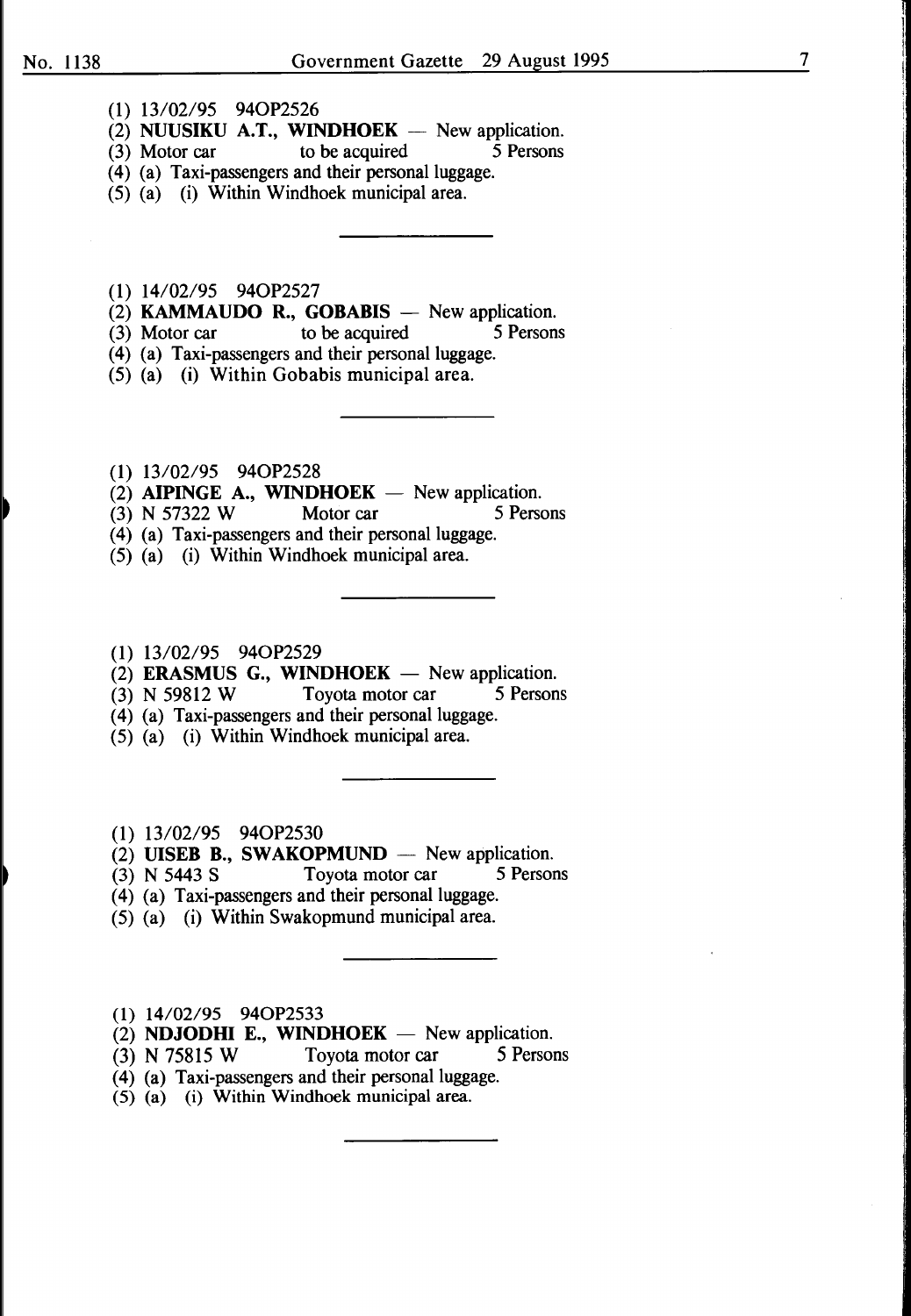- (1) 14/02/95 940P2536
- 2) ERDIE AGENCIES., KHOMASDAL  $-$  New application.<br>(3) N 2583 W Toyota L.D.V. 1100 kg
- $(3)$  N 2583 W
- (4) (a) Post bags on behalf of Post and Telecommunications.
- (5) (a) (i) From Windhoek main post office to Windhoek International Airport and return.

(1) 14/02/95 940P2537

- (2) **HANGO J., SWAKOPMUND** New application.<br>(3) N 3992 S Nissan motor car 5 Persons
- $(3)$  N 3992 S Nissan motor car
- (4)" (a) Taxi-passengers and their personal luggage.

(5) (a) (i) Within Swakopmund municipal area.

- (1) 14/02/95 940P2538
- (2) AFRIKANER H., WINDHOEK  $-$  New application.<br>(3) Motor car to be acquired 5 Persons
- $(3)$  Motor car
- (4) (a) Taxi-passengers and their personal luggage.
- (5) (a) (i) Within Windhoek municipal area.
- (1) 14/02/95 940P2539
- (2) MAY M.H. AND VOS H.E., WALVIS BAY  $-$  Replacement of CWB 9967 twelve seater mini-bus.
- (3) N 11360 WH Volkswagen motor car 5 Persons
- (4) (a) Taxi-passengers and their personal luggage.
- (5) (a) (i) Within Walvis Bay municipal area.
- (1) 14/02/95 940P2540
- $(2)$  MAY M.J. AND VOS H.E., WALVIS BAY Transfer of OP 774985 from Vos H.E.
- (3) N 9967 WB Toyota mini-bus 12 Persons
- (4) (a) Taxi-passengers and their personal luggage.
- (5) (a) (i) Within Walvis Bay municipal area.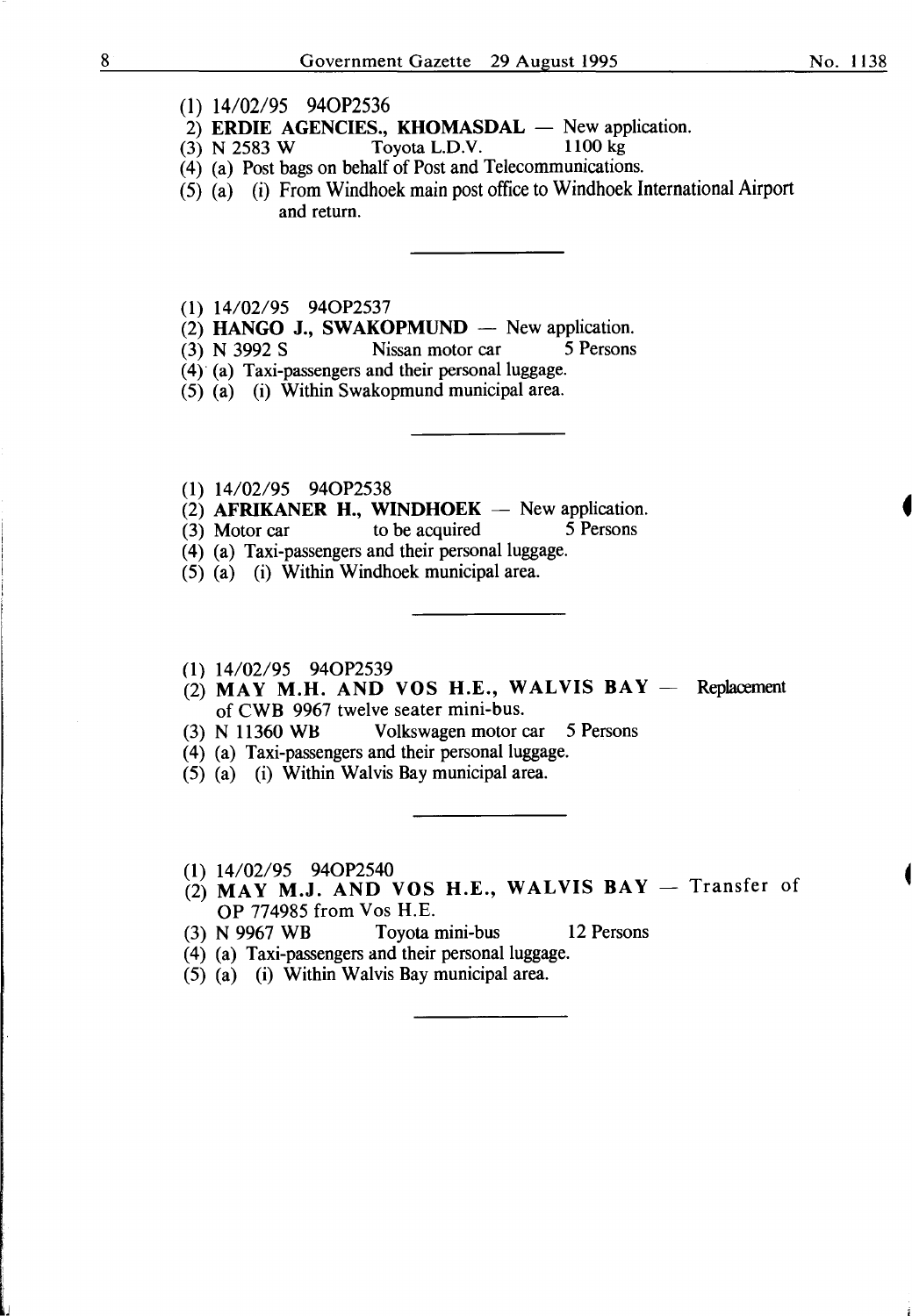- (1) 14/02/95 940P2541
- (2) RUKORO N.U., WINDHOEK  $-$  New application.
- (3) N 56205 W Nissan mini-bus 12 Persons
- ( 4) (a) Passengers and their personal effects.
- (5) (a) (i) From Windhoek to Rundu and return via the route set out in annexure  $"A"$ .

Time-table: As per annexure "A". Tariffs: As per annexure "A".

#### "A"

From the terminus at the single quarters, Katutura, Windhoek via Hosea Kutako Street to the junction with Independence A venue, then via Independence A venue to the junction with the access road to the Windhoek/Okahandja main road, then via the said access road and main road to the junction with the Okahandja/Karibib main road, then via the said main road to the junction with K us Road, then via K us Road to the junction with Voortrekker Road, then via Voortrekker Road to the junction with the Okahandja/Otjiwarongo main road, then via the said main road to the junction with Voortrekker Road at Otjiwarongo, then via Voortrekker Road to the junction with the Otjiwarongo/Otavi main road, then via the said main road to the junction with the Otavi/Grootfontein main road, then via the said main road to the junction with Kaiser Wilhelm Street, then via Kaiser Wilhelm Street to the junction with the Grootfontein/Rundu main road, then via the said main road to the junction with an unnamed road at Rundu, then via unnamed roads to the terminus at the shopping centre near the Total Garage at Rundu and return via the same route.

#### Time-table:

#### Thursdays, Sundays and Tuesdays:

| <b>Departure</b> |       | <b>Arrival</b> |       |
|------------------|-------|----------------|-------|
| Windhoek         | 08:00 | Okahandja      | 09:00 |
| Okahandja        | 09:10 | Otjiwarongo    | 11:40 |
| Otjiwarongo      | 11:50 | Otavi          | 13:20 |
| Otavi            | 13:25 | Grootfontein   | 14:30 |
| Grootfontein     | 15:00 | Rundu          | 18:30 |

#### Fridays, Mondays and Wednesdays

| Rundu        | 08:00 | Grootfontein | 11:30 |
|--------------|-------|--------------|-------|
| Grootfontein | 12:00 | Otavi        | 13:50 |
| Otavi        | 13:10 | Otjiwarongo  | 15:40 |
| Otjiwarongo  | 15:50 | Okahandja    | 18:13 |
| Okahandja    | 18:20 | Windhoek     | 19:20 |

#### Tariffs:

| Windhoek/Rundu          | N\$55.00 per person per single trip. |
|-------------------------|--------------------------------------|
| Okahandja/Rundu         | N\$45.00 per person per single trip. |
| Otjiwarongo/Rundu       | N\$35.00 per person per single trip. |
| Otavi/Rundu             | N\$30.00 per person per single trip. |
| Grootfontein/Rundu      | N\$20.00 per person per single trip. |
| Intermediate passengers | N\$0.25 per kilometre.               |
|                         |                                      |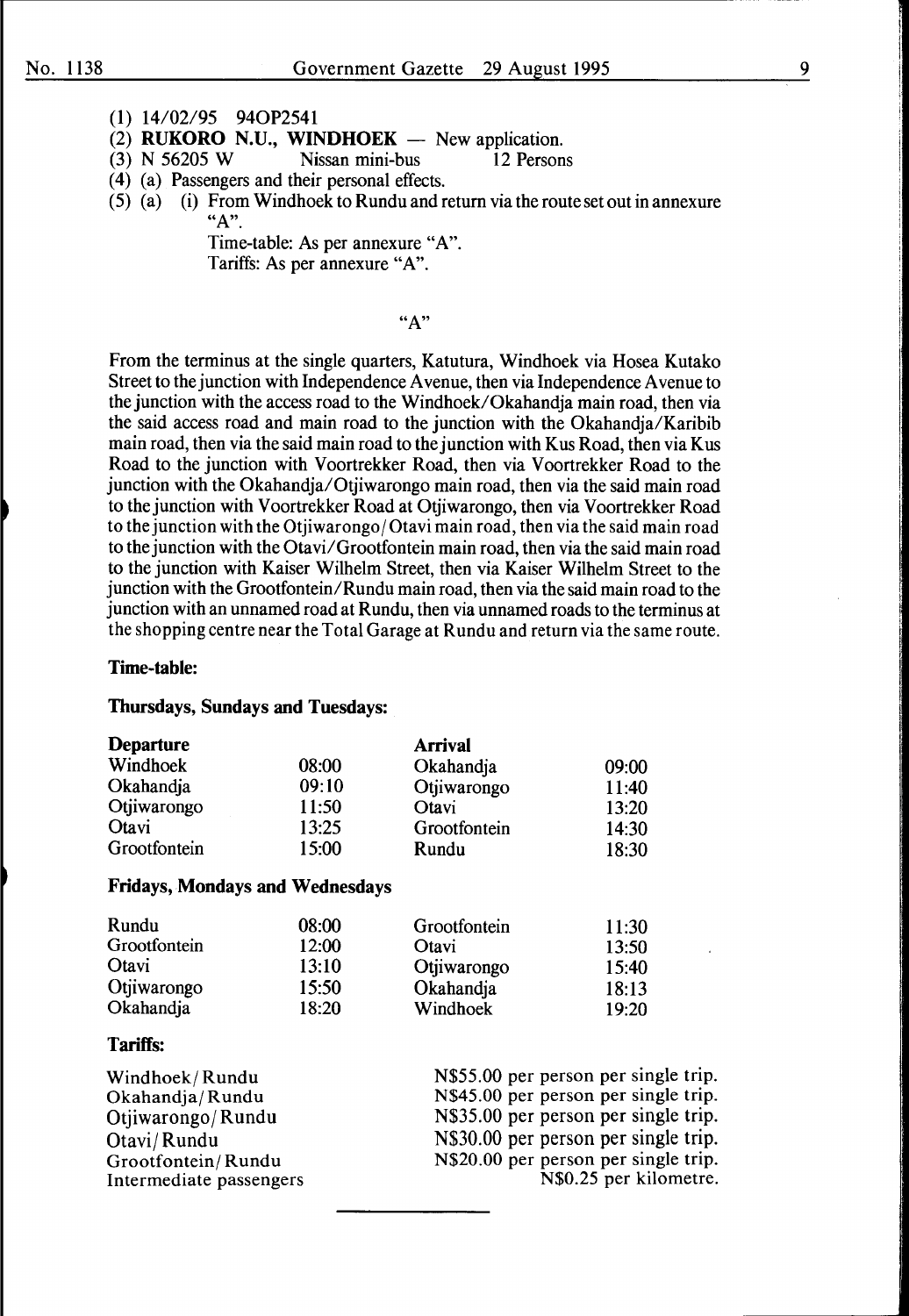la de la constitución de la constitución de la constitución de la constitución de la constitución de la constitución de la constitución de la constitución de la constitución de la constitución de la constitución de la cons

,

line and manufacturers

- (1) 15/02/95 940P2544
- (2) PLATT J., WINDHOEK  $-$  Replacement of N 76342 W five seater motor car.
- (3) N 55815 W Ford motor car 5 Persons
- (4) (a) Taxi-passengers and their personal luggage.
- (5) (a) (i) Within Windhoek municipal area.
- (1) 15/02/95 940P2545
- (2) **PLATT J., WINDHOEK**  $-$  Transfer of OP 17671 from Platt E.J.
- $(3)$ , N 76342 W Fiat motor car 5 Persons
- (4) (a) Taxi-passengers and their personal luggage.
- (5) (a) (i) Within Windhoek municipal area.
- (1) 15/02/95 940P2547
- (2) **SEAGER P.J., WINDHOEK** New application.<br>(3) Motor car to be acquired 5 Persons
- $(3)$  Motor car
- (4) (a) Taxi-passengers and their personal luggage.
- (5) (a) (i) Within Windhoek municipal area.

#### (1) 15/02/95 940P2548

- (2) SEAGER P.J, WINDHOEK  $-$  New application.
- (3) Motor car to be acquired 5 Persons
- ( 4) (a) Taxi-passengers and their personal luggage.
- (5) (a) (i) Within Windhoek municipal area.

#### (1) 15/02/95 940P2549

- (2) FERIS S.S., WINDHOEK  $-$  New application.
- (1)  $15/02/95$  94OP2549<br>
(2) FERIS S.S., WINDHOEK New application.<br>
(3) Motor car to be acquired 5 Persons 'no be acquired 5 Persons  $\begin{array}{ccc} (3) & \text{Motor car} \\ \text{Motor car} \\ \text{Motor car} \\ \end{array}$  to be acquired  $\begin{array}{ccc} 5 & \text{Persons} \\ 5 & \text{Persons} \\ \end{array}$
- (4) (a) Taxi-passengers and their personal luggage.
- 
- (5) (a) (i) Within Windhoek municipal area.
- (1) 15/02/95 940P2550
- (2) FERIS S.S., WINDHOEK  $-$  New application.
- (3) Motor car to be acquired 5 Persons<br>Motor car to be acquired 5 Persons Motor car to be acquired
- ( 4) (a) Taxi-passengers and their personal luggage.
- (5) (a) (i) Within Windhoek municipal area.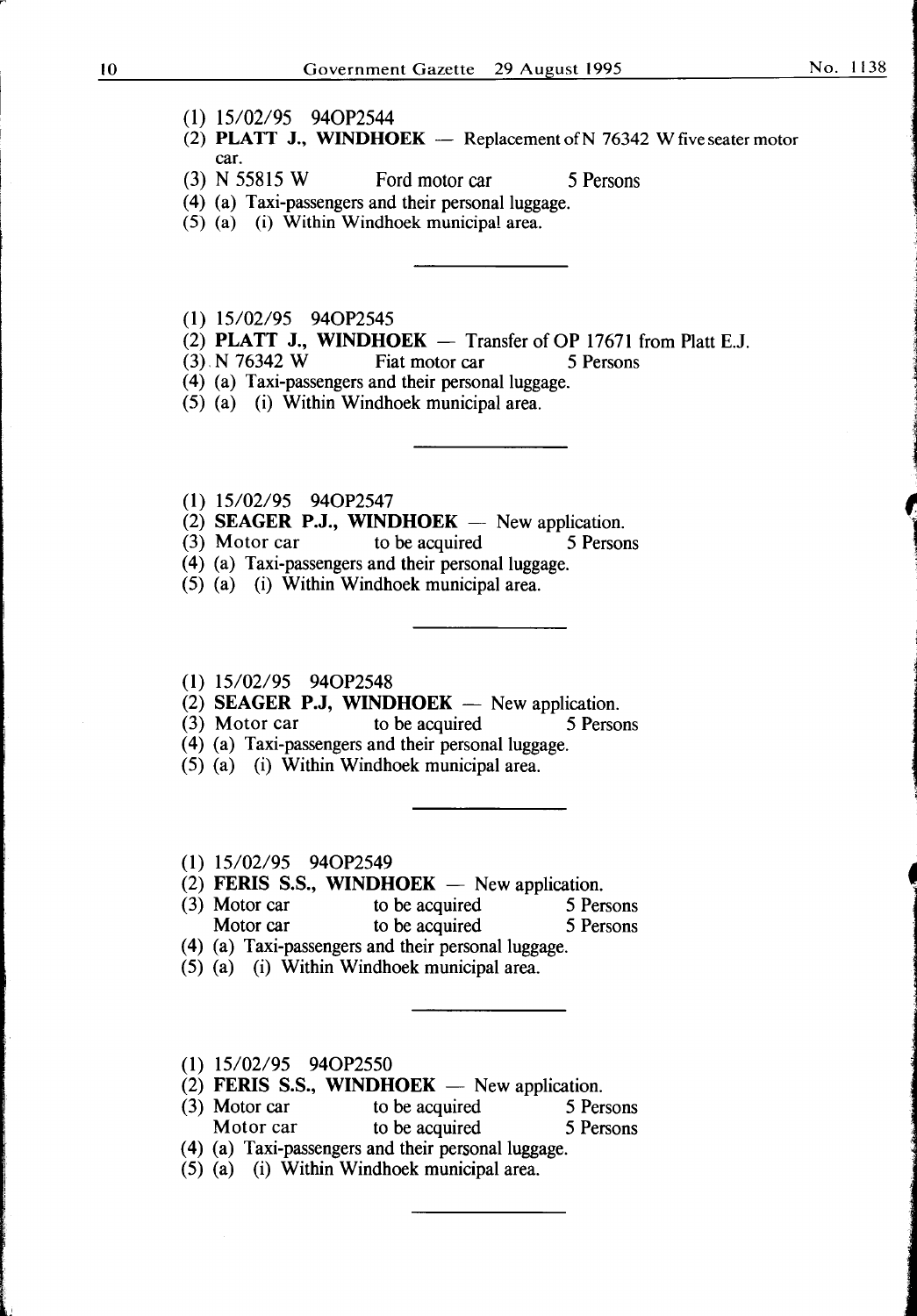- (1) 16/02/95 94OP2554
- $\overrightarrow{2}$  **HELDER B., RUNDU** New application.<br>(3) N 903 RU USA Mini-bus 11 Persons
- $(3)$  N 903 RU
- $(4)$  (a) Passengers and their personal effects.
	- (b) Taxi-passengers and their personal luggage.
- (5) (a) (i) From the terminus at Rundu to the terminus at Katima Mulilo and return via the route set out in annexure "A". Time-table: As per annexure "A". Tariffs: As per annexure "A".
	- (b) (i) From the terminus at Rundu to the terminus at Katima Mulilo and return via the route set out in annexure "A". Time-table: As per annexure "A". Tariffs: As per annexure "A".

#### EASTERN RUNDU

Carry passengers and their personal belongings from the Rundu Terminal at the North East Taxi Association (NET A) office. The route will go via the the main road to the Shell Filling Station then turn to the left side into the main tarred road to the eastern side, then via the road to Bagani bridge then across Kavango river. The route enters into the main gravel road to Omega, then via the main road to Katima Mulilo. When reaching Katima Mulilo the route pass via the Toyota Garage and proceed up to the taxi terminal station. It returns via the same route.

#### Time-table:

#### Katima:

| Friday<br>Saturday<br>Sunday<br>Monday      | Rundu<br>Katima Mulilo<br>Rundu<br>Katima Mulilo | to Katima Mulilo<br>to Rundu<br>to Katima Mulilo<br>to Rundu |                |                      |
|---------------------------------------------|--------------------------------------------------|--------------------------------------------------------------|----------------|----------------------|
| Other days service.                         |                                                  |                                                              |                |                      |
| Departure<br>Rundu<br>Bagani                | 08:00<br>10:30                                   | Arrival<br>Bagani<br>Katima Mulilo                           | 10:00<br>13:30 |                      |
| <b>Back to Rundu</b>                        |                                                  |                                                              |                |                      |
| <b>Departure</b><br>Katima Mulilo<br>Bagani | 08:00<br>11:30                                   | <b>Arrival</b><br>Bagani<br>Rundu                            | 11:00<br>13:30 |                      |
| <b>Tariffs:</b>                             |                                                  |                                                              |                |                      |
| Rundu/Bagani<br>Bagani/Katima Mulilo        |                                                  |                                                              |                | N\$27.00<br>N\$30.00 |
| <b>Back to Rundu</b>                        |                                                  |                                                              |                |                      |
| Katima Mulilo/Bagani<br>Bagani/Rundu        |                                                  |                                                              |                | N\$30.00<br>N\$27.00 |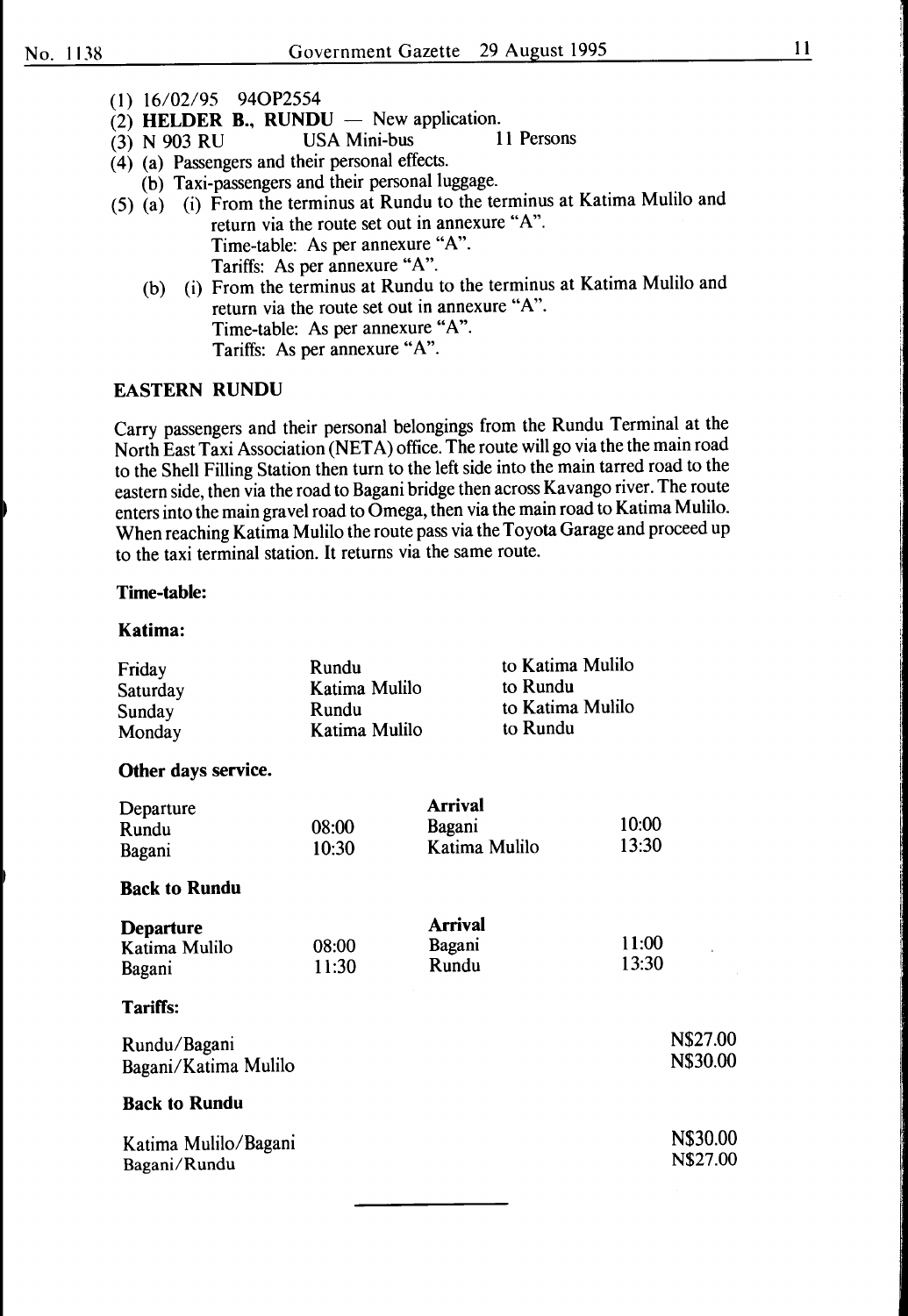- $(1)$  17/02/95 94OP2560
- (2) **UIRAB I., WINDHOEK** New application.<br>(3) N 60558 W Tovota motor car 5 Persons
- Toyota motor car
- (4) (a) Taxi-passengers and their personal luggage.
- (5) (a) (i) Within Windhoek municipal area.
- (1) 17/02/95 940P2561
- (2) EBERENZ J.E., WINDHOEK  $-$  Replacement of N 7698 W five seater motor car.
- (3) Motor car to be acquired 5 Persons
- (4) (a) Taxi-passengers and their personal luggage.
- (5) (a) (i) Within Windhoek municipal area.
- (1) 17/02/95 94OP2562
- (2) **EBERENZ J.E., WINDHOEK** Transfer of OP 7698 from Stramis B.J.<br>(3) Motor car to be acquired 5 Persons
- (3) Motor car to be acquired 5 Persons
- (4) (a) Taxi-passengers and their personal luggage.
- (5) (a) (i) Within Windhoek municipal area.
- (1) 17/02/95 94OP2563
- (2) **MOLAULY J.R.B., WALVIS BAY** Replacement of N 10309 WB fifteen seater mini-bus.
- (3) N 11784 WB Toyota mini-bus 15 Persons
- ( 4) (a) Passengers and their personal effects.
- (5) (a) (i) Within the municipal area of Walvis Bay.
- ( 1) 17/02/95 940P2564
- (2) **MOLAULY J.R.B., WALVIS BAY** Transfer of OP 785199 from Vos H.E.
- (3) N 10309 WB Nissan mini-bus 15 Persons
- ( 4) (a) Passengers and their personal effects.
- (5) (a) (i) Within the municipal area of Walvis Bay.
- (1) 17/02/95 940P2566
- (2) NICKEK **J., WINDHOEK**  $-$  New application.
- (3) N 37430 W Volkswagen motor car 5 Persons
- (4) (a) Taxi-passengers and their personal luggage.
- (5) (a) (i) Within Windhoek municipal area.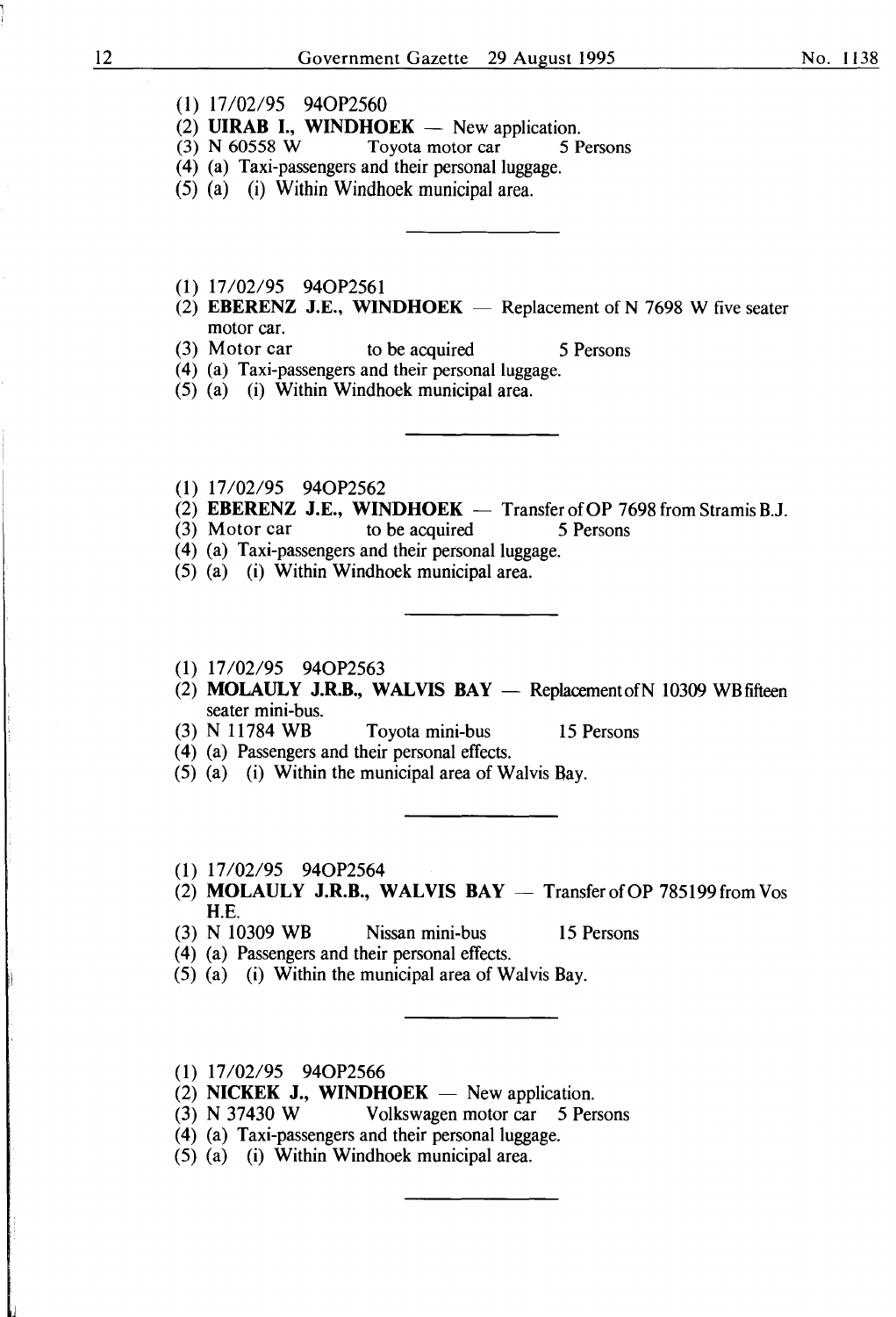- (1) 17/02/95 940P2568
- (2) CROSS COUNTRY CAR. & AIRFREIGHT (PTY) LTD., WIND- $HOEK - New application.$
- (3) N 32004 W Grane semi trailer N 32017 W Grane semi trailer
- ( 4) (a) Goods all classes.
- (5) (a) (i) From Windhoek to Walvis Bay and return.
	- (ii) From Windhoek to Swakopmund via Okahandja, Karibib, Usakos, Nawachab Gold Mine, Arandis and Margery Louw Mine and return via the same route. T/Table: As and when required.
		- Tariffs: As per agreement.
	- (iii) From Windhoek to Oshakati via Okahandja, Otjiwarongo, Otavi, Tsumeb, Oshivelo and Ondangwa and return via the same route. T/Table: As and when required. Tariffs: As per agreement.
- (1) 20/02/95 940P2569
- (2) ENDJALA A.N., WINDHOEK  $-$  New application.
- (3) Motor car to be acquired 5 Persons
- (4) (a) Taxi-passengers and their personal luggage.
- (5) (a) (i) Within Windhoek municipal area.
- (1) 20/02/95 940P2570
- $(2)$  **IMENE J., ORANJEMUND** New application.
- (3) N 55845 W Volkswagen motor car 5 Persons
- (4) (a) Taxi-passengers and their personal luggage.
- (5) (a) (i) Within Owambo.
- (1) 20/02/95 940P2571
- $(2)$  LANGENHOVEN L.L., WALVIS BAY  $-$  New application.
- (3) Mini-bus to be acquired Mini-bus to be acquired
- ( 4) (a) Passengers and their personal effects.
- (5) (a) (i) From Windhoek to Walvis Bay and return. T/Table: As and when required. Tariffs: As per agreement.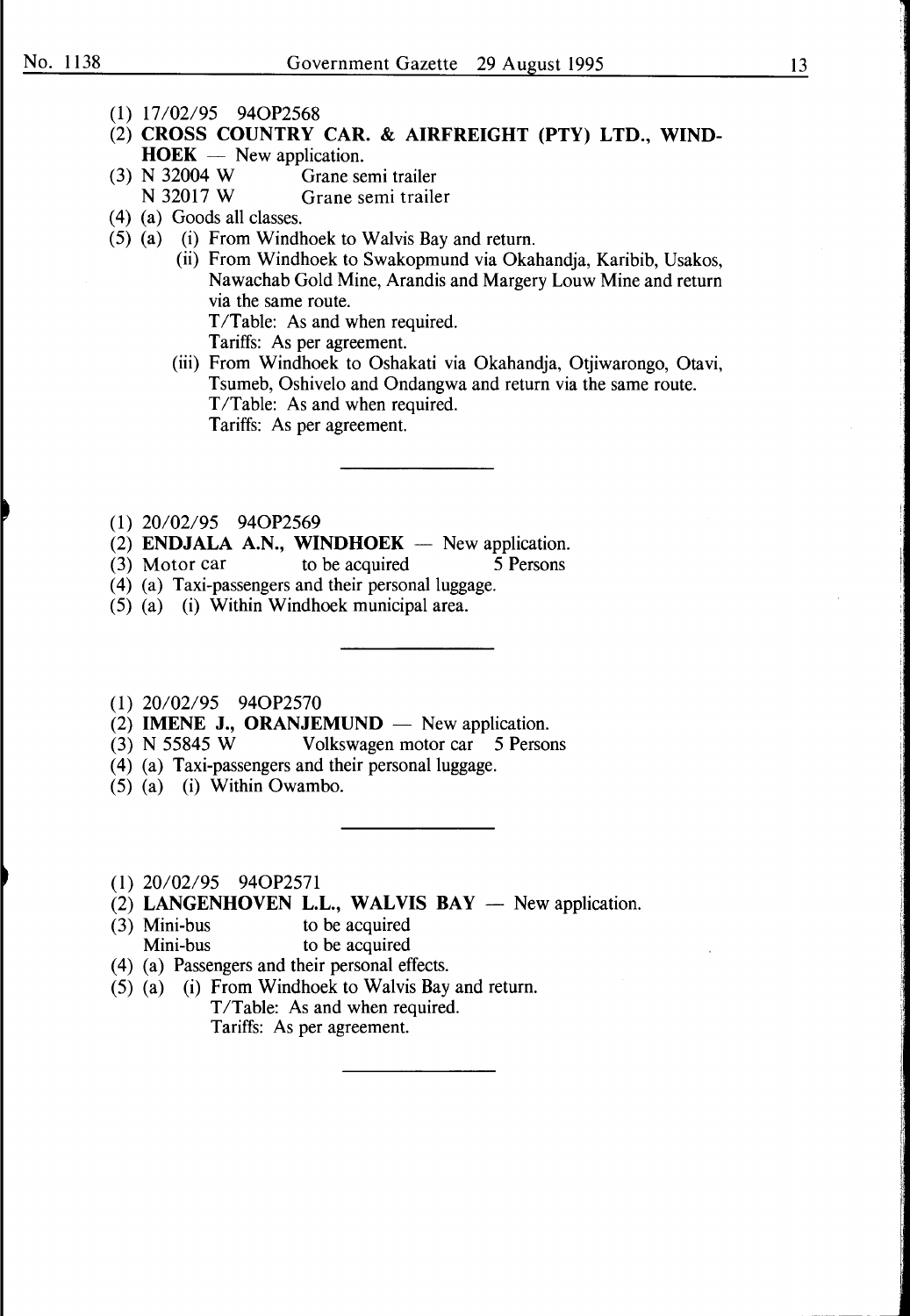**International Control Property** 

I ,,

~

like the companions of the companion

( **1)** 20/02/95 940P2572

- (2) **SPARBEL D.E., SWAKOPMUND**  New application.
- Volkswagen microbus
- (4) (a) Tourists and their personal effects.
- (5) (a) (i) Within the borders of the Republic of Namibia.
- (1) 20/02/95 940P2573
- (2) **BEUKES A.J., WINDHOEK** New application.<br>(3) Trailer to be acquired
- Trailer to be acquired<br>Trailer to be acquired to be acquired
- $(4)$  (a) Goods all classes.
- (5) (a) (i) From places situated within the Republic of Namibia to places situated within the Republic of South Africa and return.
- (1) 20/02/95 940P2574
- $(2)$  **ANDREAS A.N., WINDHOEK** New application.
- (3) N 26542 W Motor car 5 Persons
- (4) (a) Taxi-passengers and their personal luggage.
- (5) (a) (i) Within Windhoek municipal area.

#### (1) 20/02/95 940P2575

- $(2)$  **ESPERANCA R., WINDHOEK** New application.
- (3) Motor car to be acquired 5 Persons
- (4) (a) Taxi-passengers and their personal luggage.
- (5) (a) (i) Within Windhoek municipal area.
- **(1)** 20/02/95 940P2576
- (2) **KATJIRUA A.R., GOBABIS** -- Replacement of N 2134 W five seater motor car.<br>(3) N 2134 GO
- Toyota motor car 5 Persons
- (4) (a) Taxi-passengers and their personal luggage.
- (5) (a) (i) Within Gobabis municipal area.
- **(1)** 20/02/95 940P2577
- (2) **KATJIRUA A.R., GOBABIS**  $-$  Transfer of OP 16983 from Ndjavera S.<br>(3) N 2134 GO Chev motor car 5 Persons
- Chev motor car 5 Persons
- (4) (a) Taxi-passengers and their personal luggage.
- (5) (a) (i) Within Gobabis municipal area.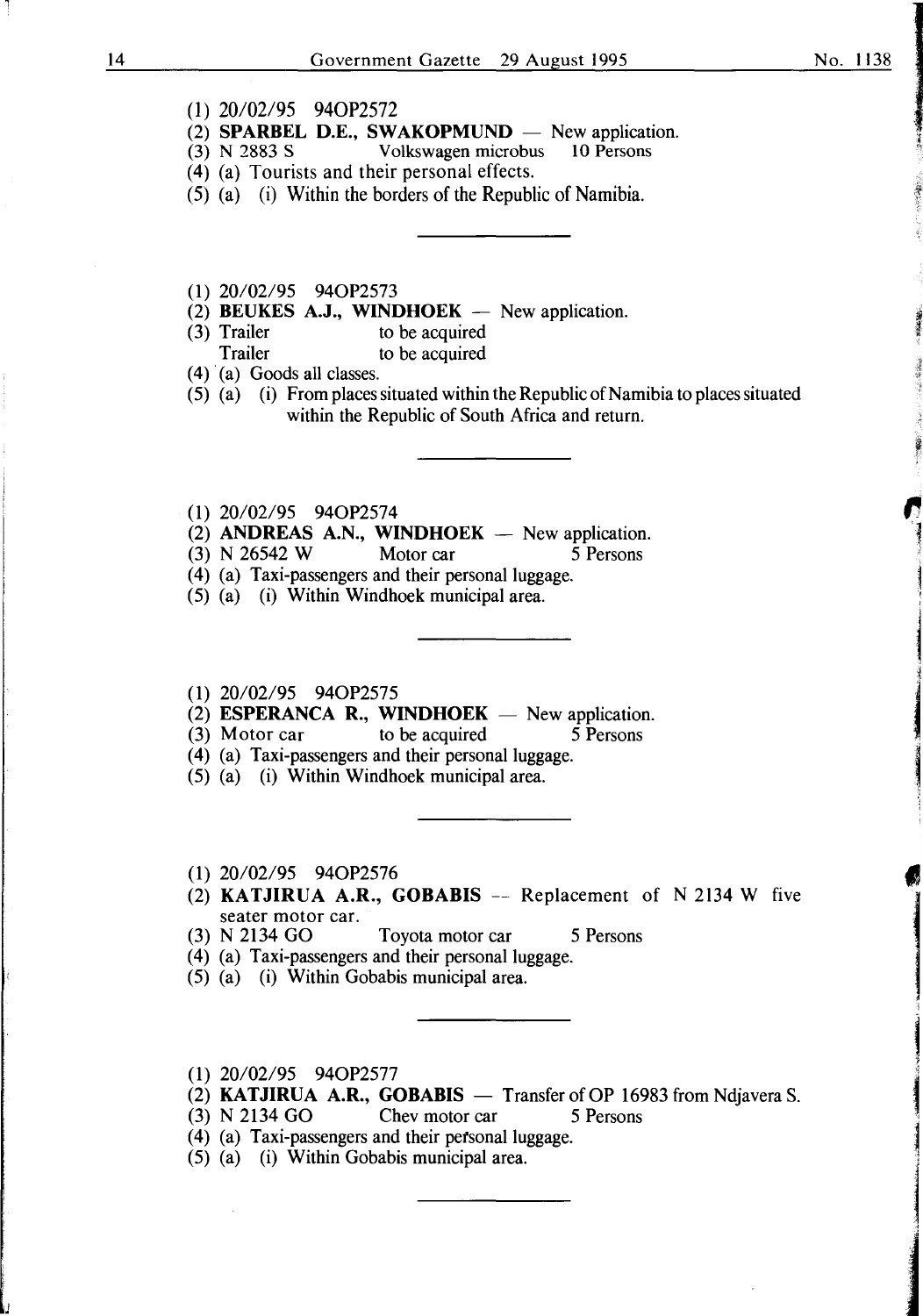- (1) 20/02/95 940P2580
- (2) **HIPETWA J., WINDHOEK** New application.<br>(3) N 39910 W Tovota motor car 5 Persons
- $(3)$  N 39910 W Toyota motor car
- (4) (a) Taxi-passengers and their personal luggage.
- (5) (a) (i) Within Windhoek municipal area.
- **(1)** 20/02/95 940P2582
- $(2)$  **UIRAB A., WINDHOEK** New application.
- (3) Motor car to be acquired 5 Persons
- (4) (a) Taxi-passengers and their personal luggage.
- (5) (a) (i) Within Windhoek municipal area.
- **(1)** 20/02/95 940P2583
- (2) **KONDJARA A.P.T., WINDHOEK** New application.<br>(3) Motor car to be acquired 5 Persons
- (3) Motor car
- (4) (a) Taxi-passengers and their personal luggage.
- (5) (a) (i) Within Windhoek municipal area.
- **(1)** 20/02/95 940P2584
- (2) **KONDJARA A.P.T., WINDHOEK**  $-$  New application.<br>(3) Motor car to be acquired 5 Persons
- $(3)$  Motor car to be acquired
- (4) (a) Taxi-passengers and their personal luggage.
- (5) (a) (i) Within Windhoek municipal area.
- (1) 21/02/95 940P2586
- (2) **IKUAMBI T.M., WINDHOEK**  $-$  New application.<br>(3) Mazda Motor car 5 Persons
- (3) Mazda Motor car 5 Persons Toyota Motor car
- (4) (a) Taxi-passengers and their personal luggage.
- (5) (a) (i) Within Windhoek municipal area.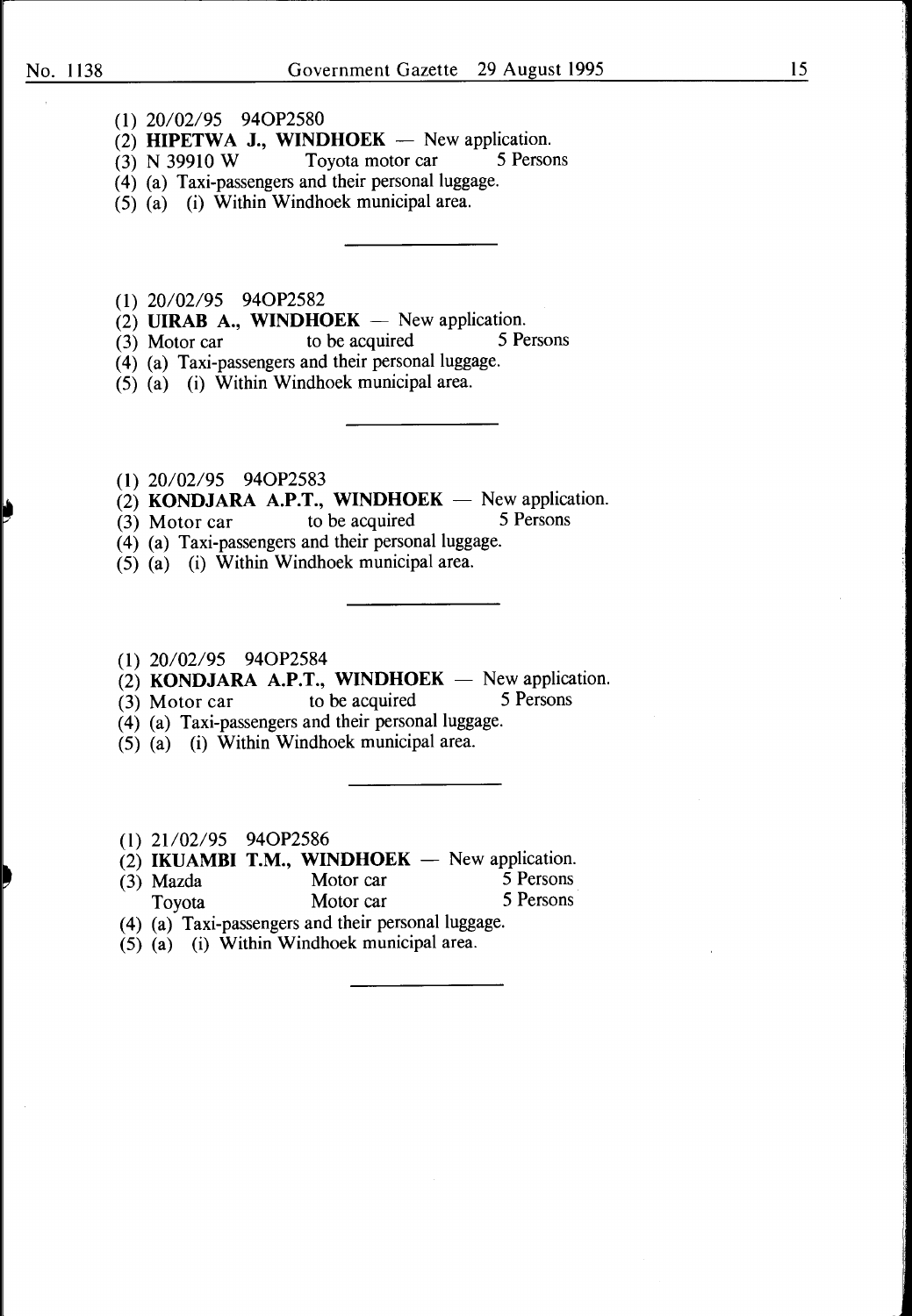- 
- (1) 21/02/95 940P2587
- (2) **ZALAWI HAULAGE LTD., ZAMBIA**  $-$  New application.<br>(3) ACA 8723 T York trailer
- (3) ACA 8723 T ACA 8721 T York trailer ACA 8725 T York trailer
- (4) (a) Salt in bags.
- (b) Timber
- (5) (a) (i) From Swakopmund and Walvis Bay via Karibib, Otjiwarongo, Grootfontein and Rundu to a place on the Namibia/ Zambia border at Katima Mulilo.
	- (b) (i) From a place on the Namibia/Zamibia border at Katima Mulilo to Windhoek, Swakopmund and Walvis Bay via Okahandja, Karibib and Otjiwarongo and return.

#### $(1)$  21/02/95 94OP2588

(2) KUMAR TRANSPORT INTERNATIONAL., ZAMBIA  $-$  New application.

| (3) ACC 3307 T    | Lenco trailer     |
|-------------------|-------------------|
| <b>AGA 1702 T</b> | Lenco trailer     |
| <b>ACC 7035 T</b> | Barkit trailer    |
| <b>ACC 8733 T</b> | Home made trailer |

- (4) (a) Salt in bags.
	- (b) Timber
- (5) (a) (i) From Swakopmund and Walvis Bay via Karibib, Otjiwarongo, Grootfontein and Rundu to a place on the Namibia/ Zambia border at Katima Mulilo.
	- (b) (i) From a place on the Namibia/Zambia border at Katima Mulilo to Windhoek, Swakopmund and Walvis Bay via Okahandja, Karibib and Otjiwarongo.
- $(1)$  21/02/95 94OP2589
- (2) **PETRUS V., WINDHOEK** New application.<br>(3) Motor car to be acquired 5 Pers
- to be acquired 5 Persons
- (4) (a) Taxi-passengers and their personal luggage.
- (5) (a) (i) Within Windhoek municipal area.
- (1) 21/02/95 940P2590

J,

- (2) TUTONDERUMBI A., WINDHOEK New application.<br>(3) Motor car to be acquired 5 Persons
- (3) Motor car to be acquired  $5$  Persons
- (4) (a) Taxi-passengers and their personal luggage.
- (5) (a) (i) Within Windhoek municipal area.

,

i J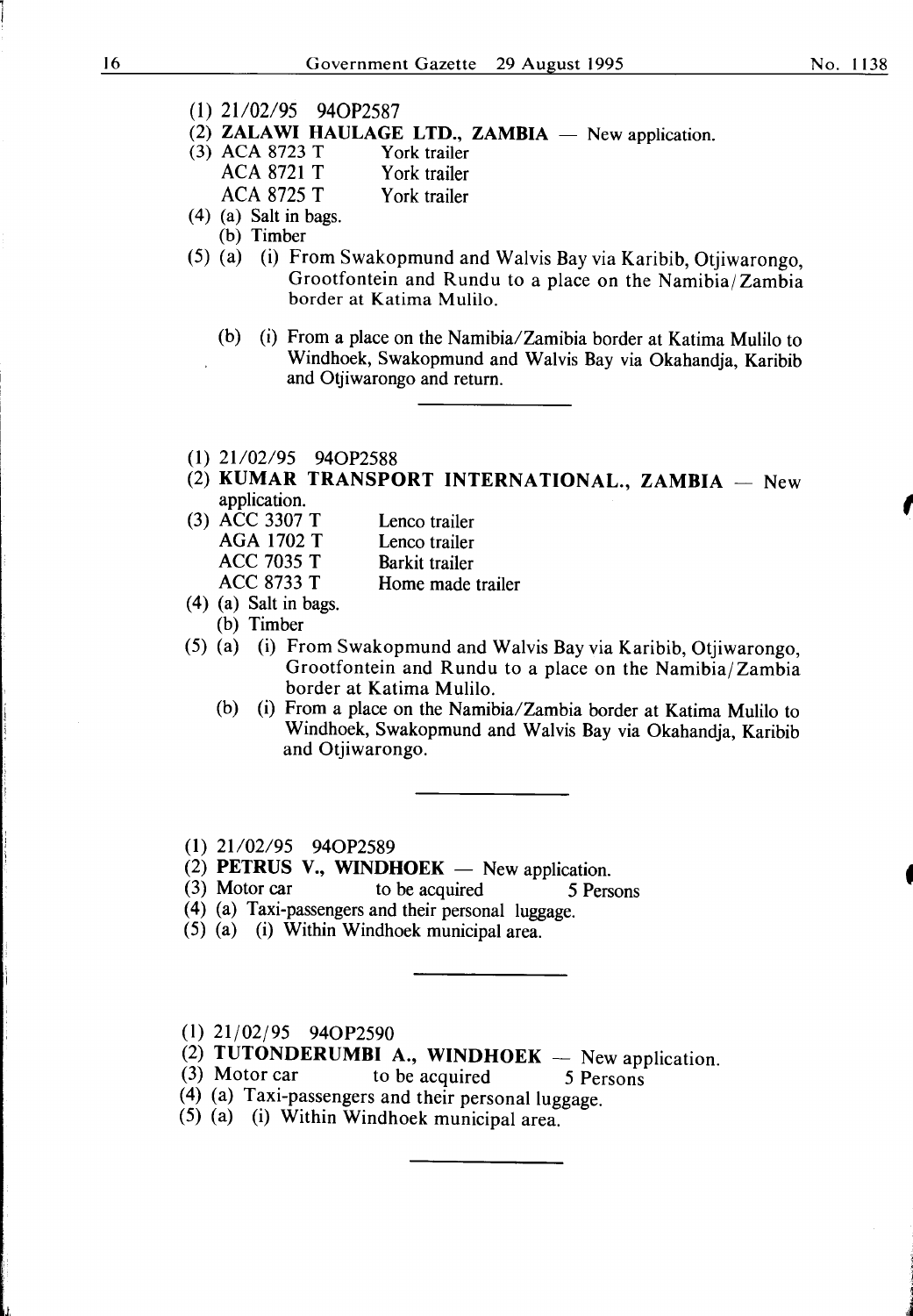- (l) 21/02/95 940P2591
- (2) MUNASHIMWE N.C., OSHAKATI EAST  $-$  Replacement of N 944 T nine seater mini-bus.
- (3) N 7697 SH Mazda motor car 5 Persons
- (4) (a) Taxi-passengers and their personal luggage.
- (5) (a) (i) Within Owambo.
- (I) 21/02/95 940P2592
- (2) MUNASHIMWE N.C., OSHAKATI EAST  $-$  Transfer of OP 13454 from Northern Namibia Bus & Taxi Ass. (Pty) Ltd.
- (3) N 944 T Nissan mini-bus 9 Persons
- (4) (a) Taxi-passengers and their personal luggage.
- (5) (a) (i) Within Owambo.
- (I) 21/02/95 940P2593
- (2) MUINJO I., WINDHOEK  $-$  Replacement of N 30723 W five seater motor car.<br>(3) N 43542 W
- Ford motor car 5 Persons
- (4) (a) Taxi-passengers and their personal luggage.
- (5) (a) (i) Within Windhoek municipal area.
- (I) 21/02/95 940P2594
- (2) MUINJO I., WINDHOEK  $-$  Transfer of OP 17646 from Hochobeb L.O.<br>(3) N 30723 W
- Toyota motor car 5 Persons
- (4) (a) Taxi-passengers and their personal luggage.
- (5) (a) (i) Within Windhoek municipal area.
- (1) 22/02/95 940P2597
- (2) MUYORO A., WINDHOEK  $-$  Replacement of N 47979 W five seater motor car.
- (3) N 43216 W Japan motor car 5 Persons
- (4) (a) Taxi-passengers and their personal luggage.
- (5) (a) (i) Within Windhoek municipal area.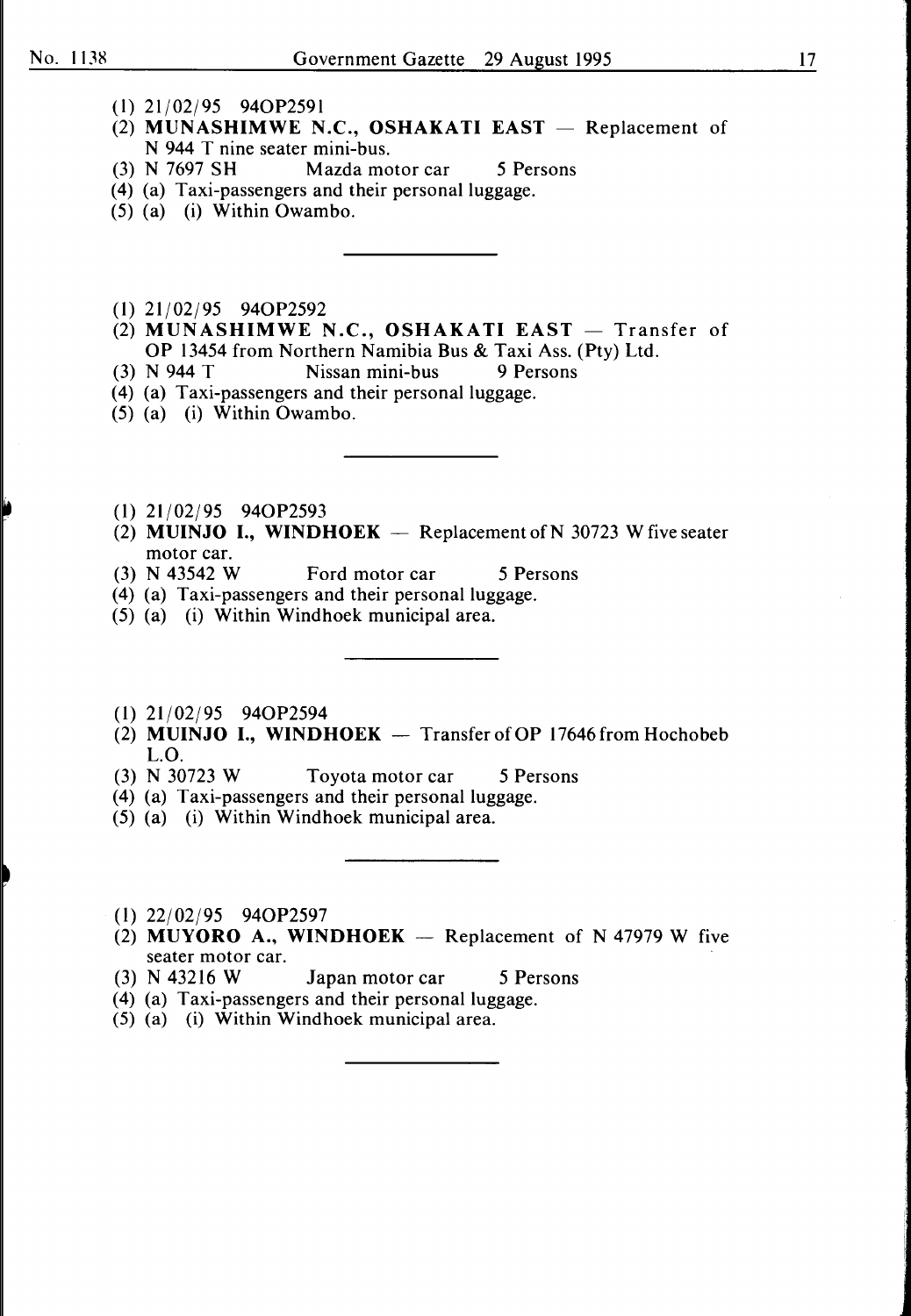- (1) 22/02/95 940P2598
- (2) **MUYORO A., WINDHOEK** Transfer of N 47979 W from Mujoro G.<br>(3) N 47979 W
- Toyota motor car 5 Persons
- (4) (a) Taxi-passengers and their personal luggage.
- (5) (a) (i) Within Windhoek municipal area.
- (1) 22/02/95 940P2602
- (2) **TJEJAMBA M.T., WINDHOEK**  $-$  Additional vehicle.<br>(3) Motor car to be acquired 5 Persons
- $(3)$  Motor car
- (4) (a) Taxi-passengers and their personal luggage.
- (5) (a) (i) Within Windhoek municipal area.
- (1) 23/02/95 940P2604
- $(2)$  **SWARTZ L., WINDHOEK** New application.
- (3) N 60586 W Toyota Corolla motor car 5 Persons
- (4) (a) Taxi-passengers and their personal luggage.
- (5) (a) (i) Within Windhoek municipal area.

#### (1) 23/02/95 940P2607

- $(2)$  **HAMUTENYA L.P., WINDHOEK** New application.
- (3) N 3416 W BMW Motor car 5 Persons
- (4) (a) Taxi-passengers and their personal luggage.
- (5) (a) (i) Within Windhoek municipal area.

#### (1) 23/02/95 940P2608

- $(2)$  **HAMUTENYA L.P., WINDHOEK** New application.
- (3) N 196 KM Toyota motor car 5 Persons
- (4) (a) Taxi-passengers and their personal luggage.
- (5) (a) (i) Within Windhoek municipal area.
- (1) 23/02/95 940P2609
- $(2)$  **GOAGOSEB A., WINDHOEK** Replacement of N 30064 W five seater motor car.
- (3) N 34041 W Toyota motor car 5 Persons
- (4) (a) Taxi-passengers and their personal luggage.
- (5) (a) (i) Within Windhoek municipal area.

1

1.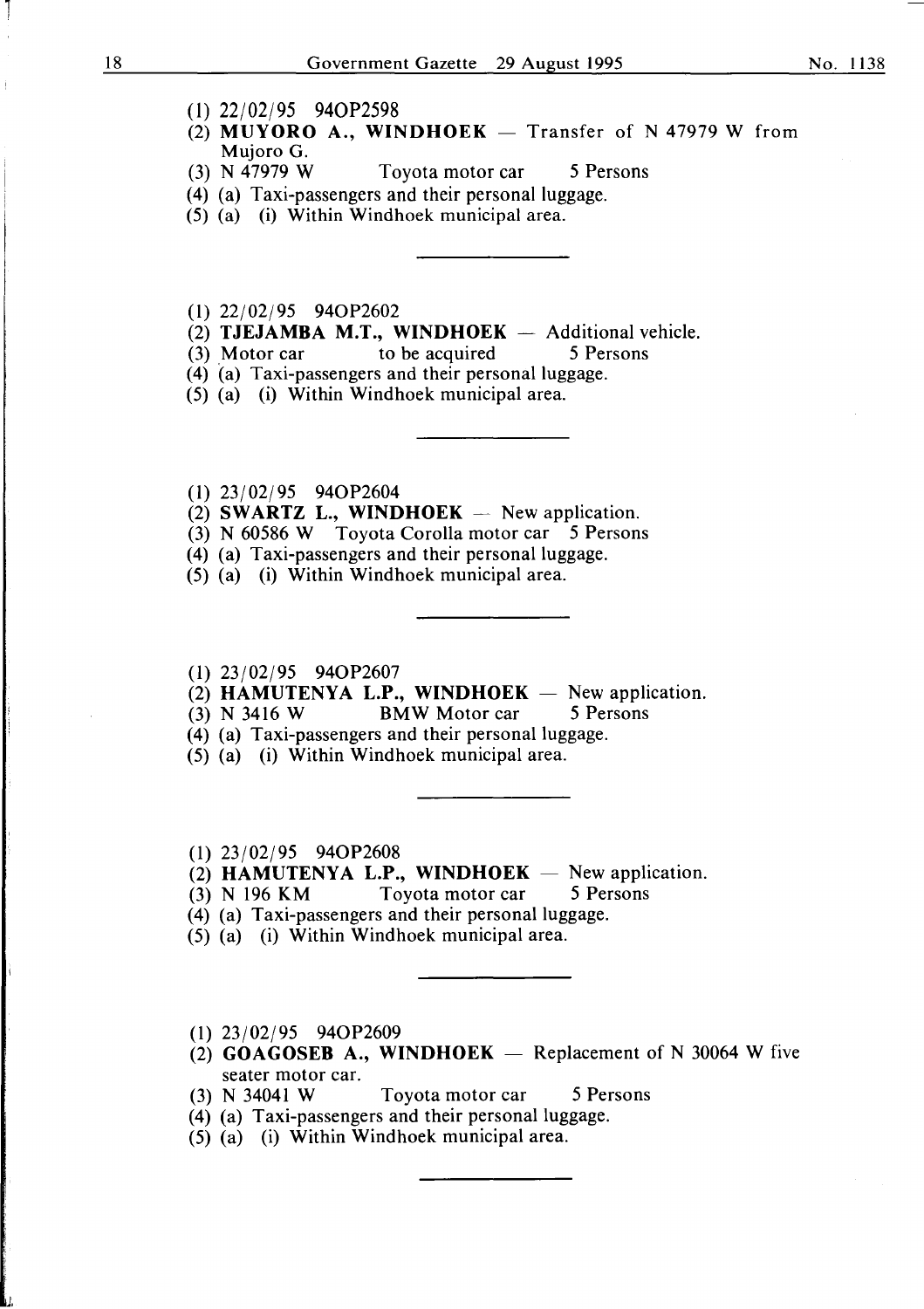- (1) 23/02/95 940P2610
- $(2)$  GOAGOSEB A., WINDHOEK Transfer of OP 07577 from Goagoseb N.<br>(3) N 30064 W
- Toyota motor car 5 Persons
- (4) (a) Taxi-passengers and their personal luggage.
- (5) (a) (i) Within Windhoek municipal area.
- (1) 23/02/95 940P2614
- (2) **ROEDER G., SWAKOPMUND** New application.<br>(3) N 3202 S Ford motor car 5 Persons
- (3) N 3202 S Ford motor car
- (4) (a) Taxi-passengers and their personal luggage.
- (5) (a) (i) Within Swakopmund municipal area.
- (l) 24/02/95 940P2615
- $(2)$  ELIAS I., ONDANGWA  $-$  New application.
- (3) N 4371 SH Toyota motor car 5 Persons
- (4) (a) Taxi-passengers and their personal luggage.
- (5) (a) (i) Within Owambo.
- (l) 23/02/95 940P2616
- (2) TITUS ?., ONDANGWA  $-$  New application.
- $(3)$  N 9834 SH Motor car 5 Persons
- (4) (a) Taxi-passengers and their personal luggage.
- (5) (a) (i) Within Owambo.

(1) 23/02/95 940P2617

- (2) ELIAS I., ONDANGWA  $-$  New application.
- (3) N 5238 SH Toyota motor car 5 Persons
- (4) (a) Taxi-passengers and their personal luggage.
- (5) (a) (i) Within Owambo.
- (l) 24/02/95 940P2618
- $(2)$  SCOTT P. AND DRURY N., WINDHOEK New application.
- $(3)$  Motor car to be acquired
- (4) (a) Tourists and their personal effects.
- (5) (a) (i) Within the borders of the Republic of Namibia.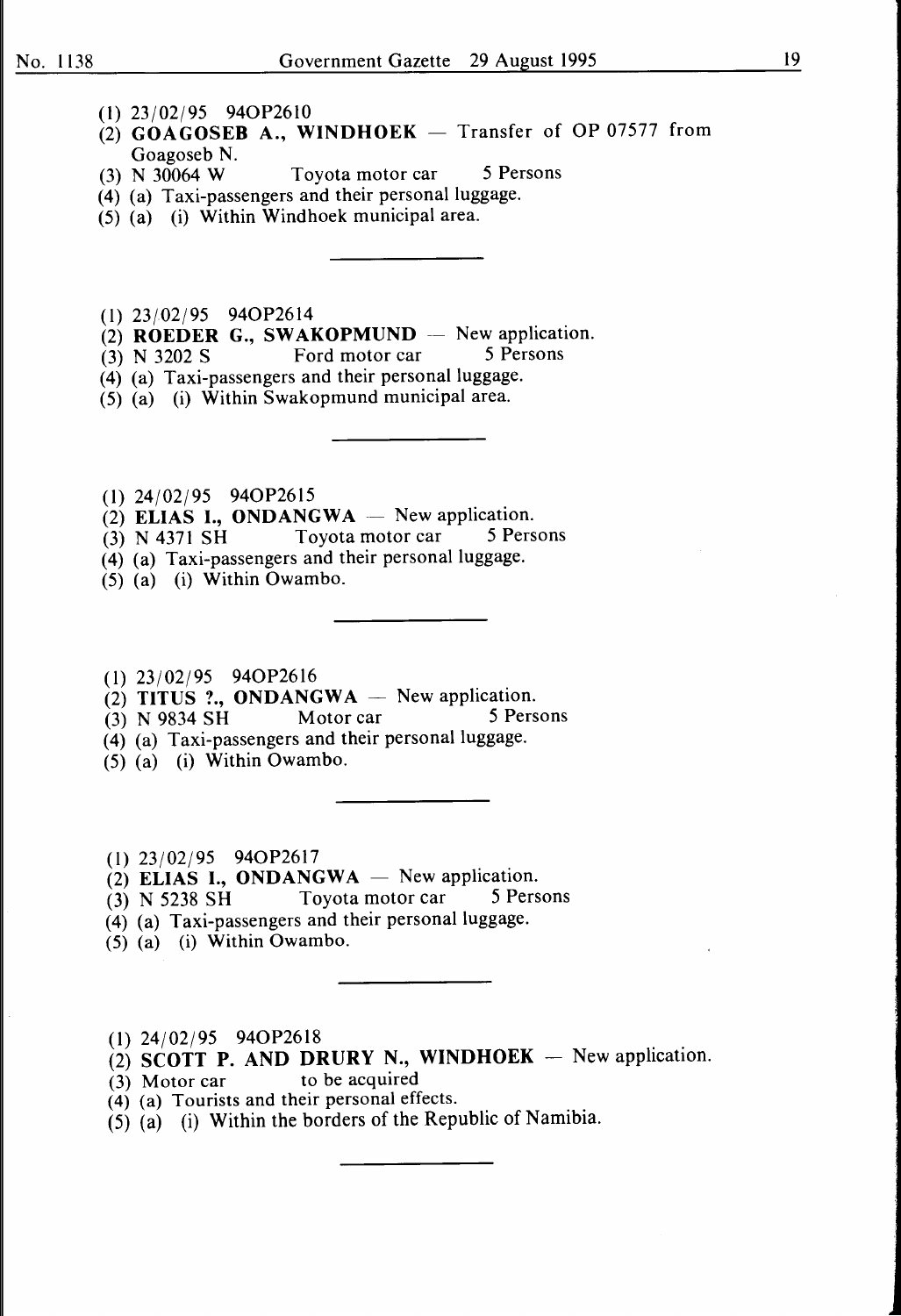- (I) 24/02/95 940P2620
- (2) FERIS P., WINDHOEK  $-$  Replacement of N 40816 W five seater motor car.<br>(3) N 56116 W
- Toyota motor car 5 Persons
- (4) (a) Taxi-passengers and their personal luggage.
- (5) (a) (i) Within Windhoek municipal area.
- (1) 24/02/95 940P2621
- (2) FERIS P., WINDHOEK  $-$  Transfer of OP 11422 from Eiseb H. &  $H.$ <br>(3) N 40816 W
- Toyota motor car 5 Persons
- (4) (a) Taxi-passengers and their personal luggage.
- (5) (a) (i) Within Windhoek municipal area.
- (1) 24/02/95 940P2622
- (2) **MANETTI B., WINDHOEK** New application.<br>(3) Motor car to be acquired 10 Persons
- $(3)$  Motor car
- (4) (a) Taxi-passengers and their personal luggage.
- (5) (a) (i) Within Windhoek municipal area.
- (I) 27/02/95 940P2625
- (2) KAMATI A., WINDHOEK  $-$  Replacement of N 39910 W five seater motor car.<br>(3)  $N$  51072 W
- Mazda motor car 5 Persons
- (4) (a) Taxi-passengers and their personal luggage.
- (5) (a) (i) Within Windhoek municipal area.
- (1) 27/02/95 940P2626
- (2) KAMATI A., WINDHOEK  $-$  Transfer of OP 14381 from Hipetwa J.
- (3) N 39910 W Toyota motor car 5 Persons
- (4) (a) Taxi-passengers and their personal luggage.
- (5) (a) (i) Within Windhoek municipal area.

le de la maria de la constitución

**In the contract of the contract of the contract of the contract of the contract of the contract of the contract**